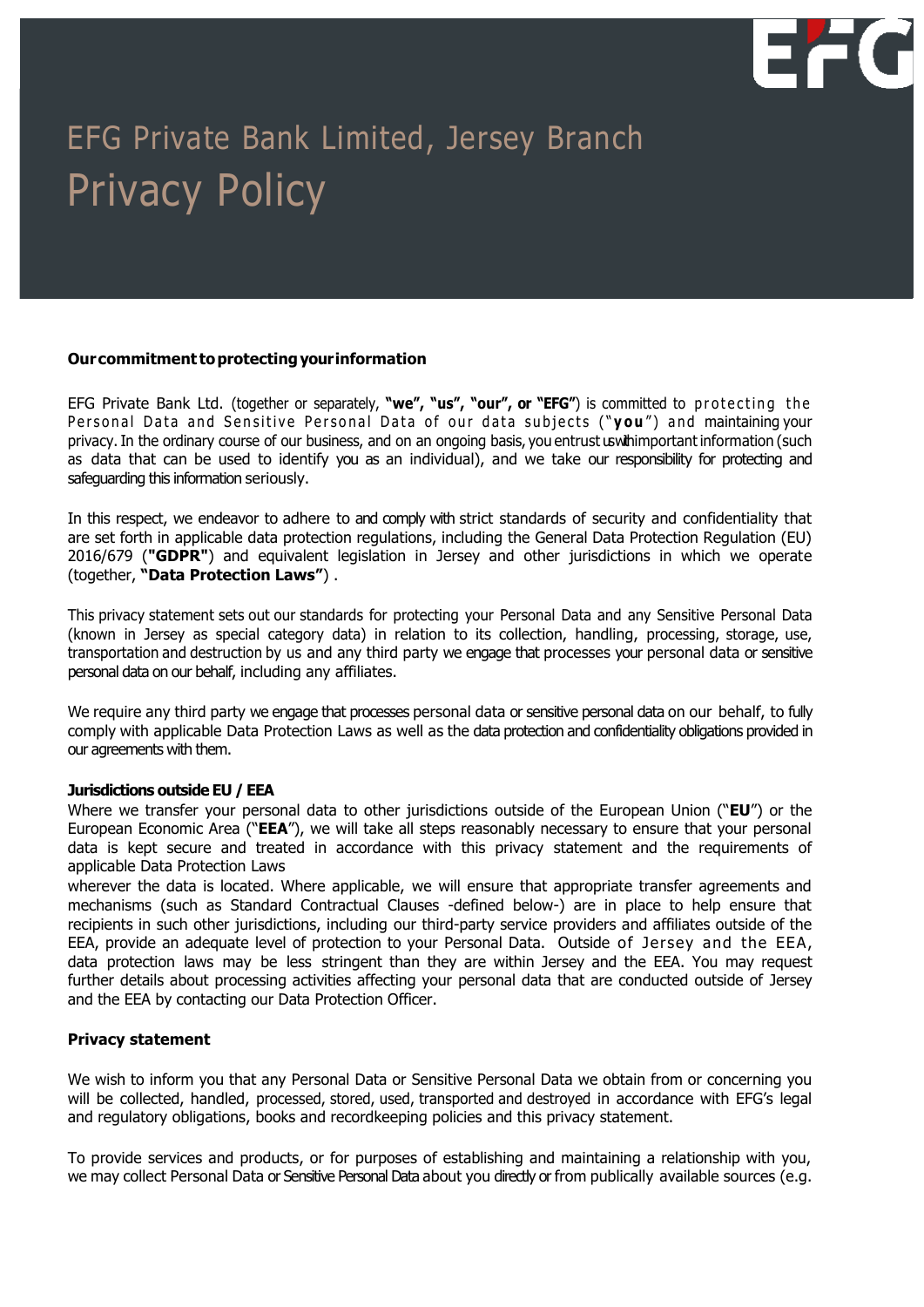the internet and social media websites), agencies who carry out enquiries, searches or investigations on our behalf, our affiliates and joint account holders, among other sources.

Acting as your direct service provider, we serve as Data Controller in relation to your Personal Data and Sensitive Personal Data. We may also instruct our affiliates, including our parent company in Switzerland, EFG International, to process your Personal Data or Sensitive Personal Data as a Data Processor or even Sub-processor, on our behalf.

Where you have engaged us in addition to one or more of our affiliates, your Personal Data and Sensitive Personal Data may be transferred between us and such affiliates.

We may also process your Personal Data or Sensitive Personal Data as a Data Processor or even Sub-processor, on behalf of a third party serving as Data Controller, which may be an affiliate of ours. Where this is the case, we will comply with the Data Protection Laws, but you should also familiarize yourself with the third party's privacy policy.

Where we process personal information pertaining to your minor dependents or medical information we will seek your consent.

## **Types of Personal Data Collected**

In the course of providing services to you, or in anticipation of providing services to you, we may process Personal Data and Sensitive Personal Data. This typically includes the following information relating to you:

#### **(a) Information received from you, including:**

- Personal contact details such as name, title, address, telephone numbers and personal email addresses
- Date of birth and place of birth
- Gender
- Marital status, dependents (name and age) and relations
- Copies of identification documents, such as passports and driving licenses
- National insurance number, social security number or other national/ tax identifier
- Nationality, tax residence and country of residence
- Employment details, income and source of wealth
- Details of investments, assets owned and liabilities
- Knowledge of and experience in investment matters
- Personal details of any agent or attorney

# **(b) Information received from third parties, including:**

- Credit references
- Publicly available information on business, personal associates and assets owned
- Other information from third-party sources, such as wealth screening services, fraud prevention agencies, intermediaries

#### **(c) Information specific to our services, including:**

- Account numbers
- **Balances**
- Investment holdings
- Transaction data
- Records of phone calls and texts/SMS
- Reports and statements
- Codewords

## **(d) Special Category Personal Data**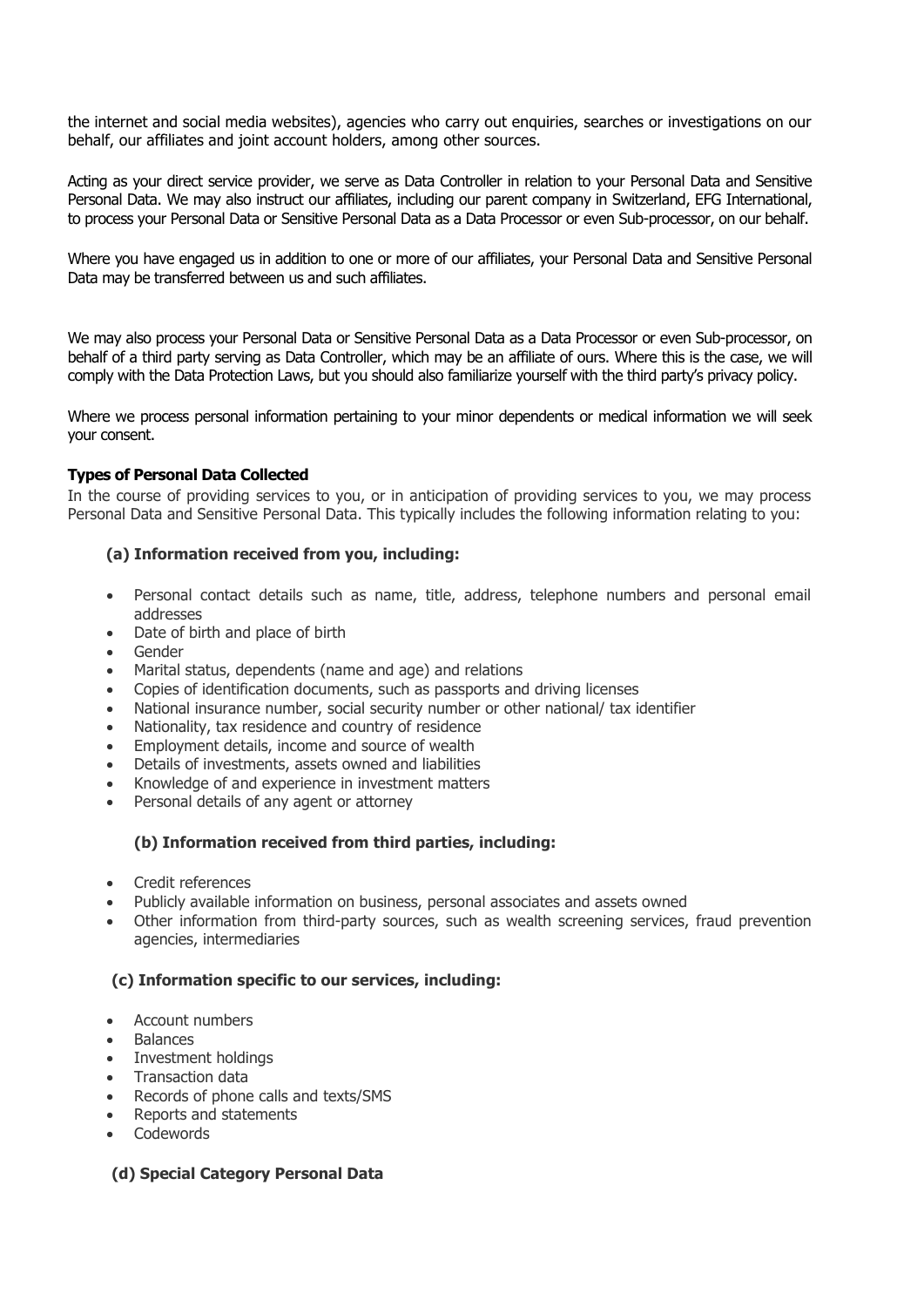In some cases (where permitted by law), special categories of personal data, such as your political opinions or affiliations, health information, racial or ethnic origin, religious or philosophical beliefs, and, to the extent legally possible, information relating to criminal convictions or offences.

# **(e) Other**

If relevant to the services we provide to you, information about your additional card holders or account holders, business partners (including other shareholders or beneficial owners), dependents or family members, representatives, and agents. Before providing us with this information, you should provide a copy of this notice to those individuals.

# **Purposes of holding your data**

Generally, we collect, handle, process, store, use and transport your Personal Data and Sensitive Personal Data for the purposes of

(1) providing the products and services that you have requested (including where you have requested products and services from us and one or more of our affiliates),

(2) administering your account(s), portfolios and mandates,

- (3) administering and maintaining your electronic communications with us (e-mail, fax and telephone),
- (4) identifying and offering suitable products and services (unless you ask us not to do this),
- (5) managing risk on a local and consolidated basis,
- (6) meeting requests or demands for information from authorities or third-parties,
- (7) meeting applicable legal and regulatory requirements,
- (8) endeavoring to adhere to industry best practices,
- (9) to enter into and maintain a relationship with you,
- (10) to conduct, monitor and analyse our business, and
- (11) to combat crime and terrorism,

# (the "**General Processing Purposes**").

Your request for products, services or other engagement with us requires us to process your Personal Data and Sensitive Personal Data in order to perform our contract with you (or to facilitate entering into such contract) is our primary legal ground for the General Processing Purposes. However, we may also rely on the following other valid legal grounds for the General Processing Purposes: (i) your express consent, (ii) our legitimate interests as a business(except where such interests are overridden by your interests or rights) – specifically, adherence to industry best practice, and (iii) our compliance with a legal or regulatory obligation.

## **Time we hold your data**

We destroy or anonymise documents and information that may contain your Personal Data and Sensitive Personal Data in accordance with record retention policies that apply to specific types of records. These are subject to periodic review and you may request information regarding our retention policies by contacting us. However, as a general principle, we will retain your Personal Data and Sensitive Personal Data until your last use or purchase of our products and services and for a minimum period of 5 years thereafter, unless longer retention is required by applicable local law, legitimate business needs or where we have a lawful purpose to do so. Notwithstanding the foregoing, unless you indicate in writing to the contrary, we reserve the right to destroy or anonymise documents containing your Personal Data and Sensitive Personal Data immediately upon your last use or purchase of our products and services, or when our contractual relationship ends.

## **Additional reasons we use your data**

- We may also use your Personal Data or Sensitive Personal Data to:
- (1) confirm your identity, reputation, educational background, and source of funds;
- (2) to improve service levels being provided to you;
- (3) to administer our business;
- (4) to maintain our records;
- (5) to communicate with you (including sending alerts, notifications, updates, content or information);
- (6) to conduct analysis and better understand client behaviors on a statistical basis as well as specific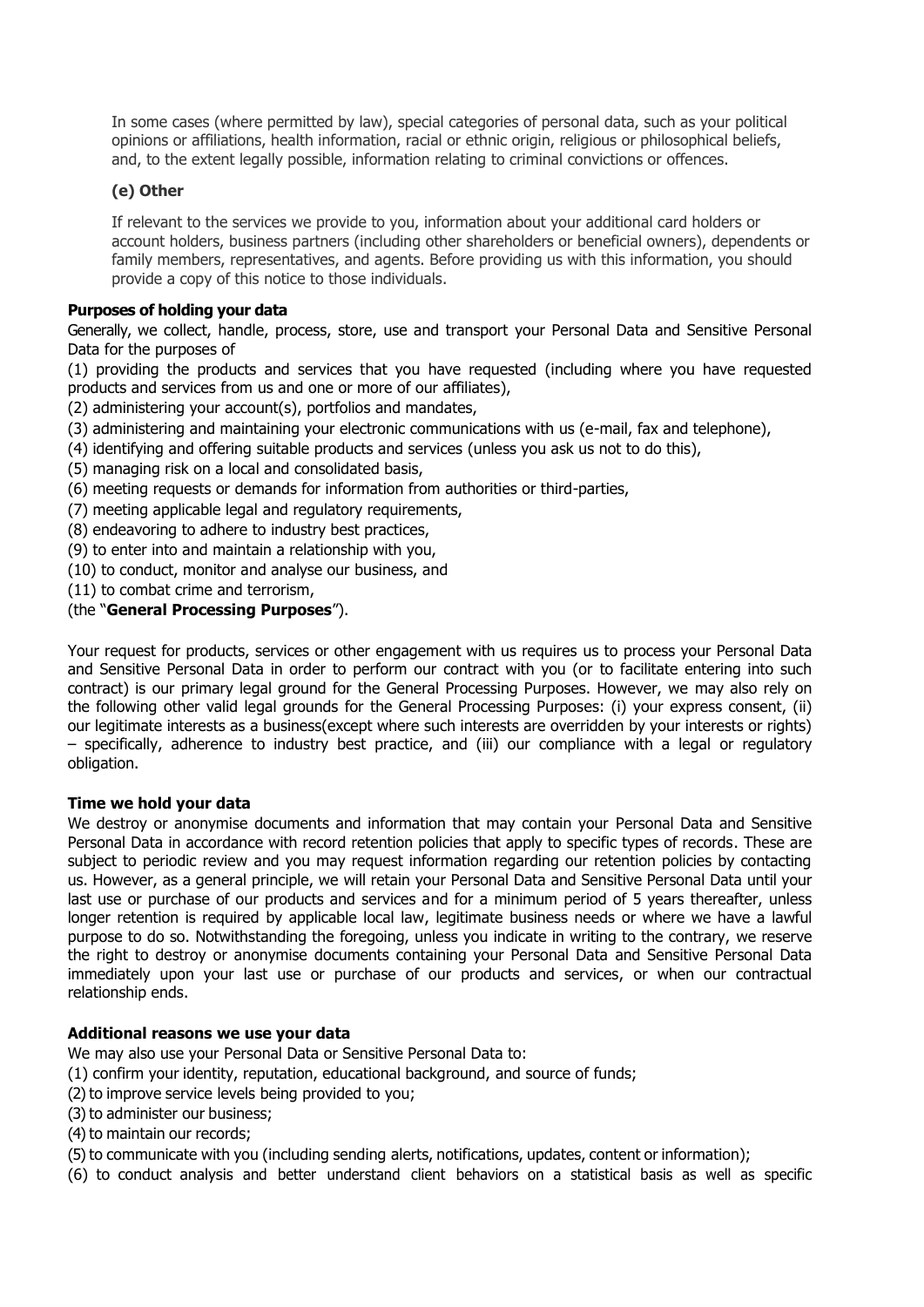interactions;

(7) to enhance and support our operations;

(8) to conduct audits;

(9) to manage our risks; to carry out servicing, maintenance and security of your accounts (including e-Banking);

(10) to market our products and services;

(11) to tailor our offerings to you;

(12) and to the extent necessary to comply with court orders, law, rules, regulations, codes of practice, guidelines or requests applicable to us (including reporting to regulators, trade depositories, or responding to requests from law enforcement authorities or governmental agencies),

("**Specific Processing Purposes**" and, together with the General Processing Purposes, the "**EFG Processing Purposes**").

Our compliance with legal obligations is our primary legal ground for the Specific Processing Purposes. However, we may also rely on the following other valid legal grounds for the Specific Processing Purposes: (i) your express consent, (ii) our legitimate interests as a business (except where such interests are overridden by your interests or rights) in the case of enhancing and supporting our operations, and (iii) engaging in such processing necessary to perform our contract with you (such as, for example, in the case of confirming your identity, source of wealth, credit worthiness, etc.).

Further information about the purposes for which we may collect, handle, process, store, use and transport your Personal Data or Sensitive Personal Data may be contained in privacy notifications provided to you on or before collection of your Personal Data or Sensitive Personal Data, within our agreements with you, or our terms and conditions which govern our relationship with you.

Any processing of your Personal Data or Sensitive Personal Data will be only for EFG Processing Purposes or for any other purposes specifically permitted by applicable Data Protection Laws. If it becomes necessary to change the purpose(s) for which the data is processed, we will inform you of the new purpose(s) by updating this statement and, if required, obtain your consent before any processing occurs.

## **Recipients of your Personal Data**

We may (and any of the following parties to whom Personal Data is disclosed may in turn) disclose Personal Data in connection with the processing purposes described above:

- To any other companies which are at the time of disclosure in the EFG International Group;
- To third parties who provide services to us or that act as our agents (or prospective third party service providers or prospective agents). Such service providers and/ or agents may also disclose such information to their service providers or agents. We, or the relevant member of the EFG International Group, will take all reasonable steps to ensure that the service provider or agent is subject to appropriate data processing requirements and that they impose such requirements on any of their service providers or agents;
- To third parties in connection with a reorganization (including investment), amalgamation, merger or transfer or sale of all or part of our business, including to any insurers and professional advisors, and any third parties to whom we assign, transfer or charge our interest in any financial product or service provided to you;
- To any court of any relevant jurisdiction or any relevant tribunal, mediator, arbitrator, ombudsman, taxation authority or regulatory or governmental authority;
- To public authorities, regulators or governmental bodies, when required by law or regulation.
- To other financial institutions or organizations, payment recipients, clearing houses, clearing and settlement systems, stock exchanges, credit card associations etc, as the case might be;
- To any guarantor, where your account is backed by a guarantee;
- To our agents, auditors, service providers, and professional advisors (and those agents, auditors, service providers and professional advisors of other companies in the EFG International Group) to enable them to process the information in the situations described above as a data processor on behalf of us and/ or as a data controller and to enable them to perform their obligations;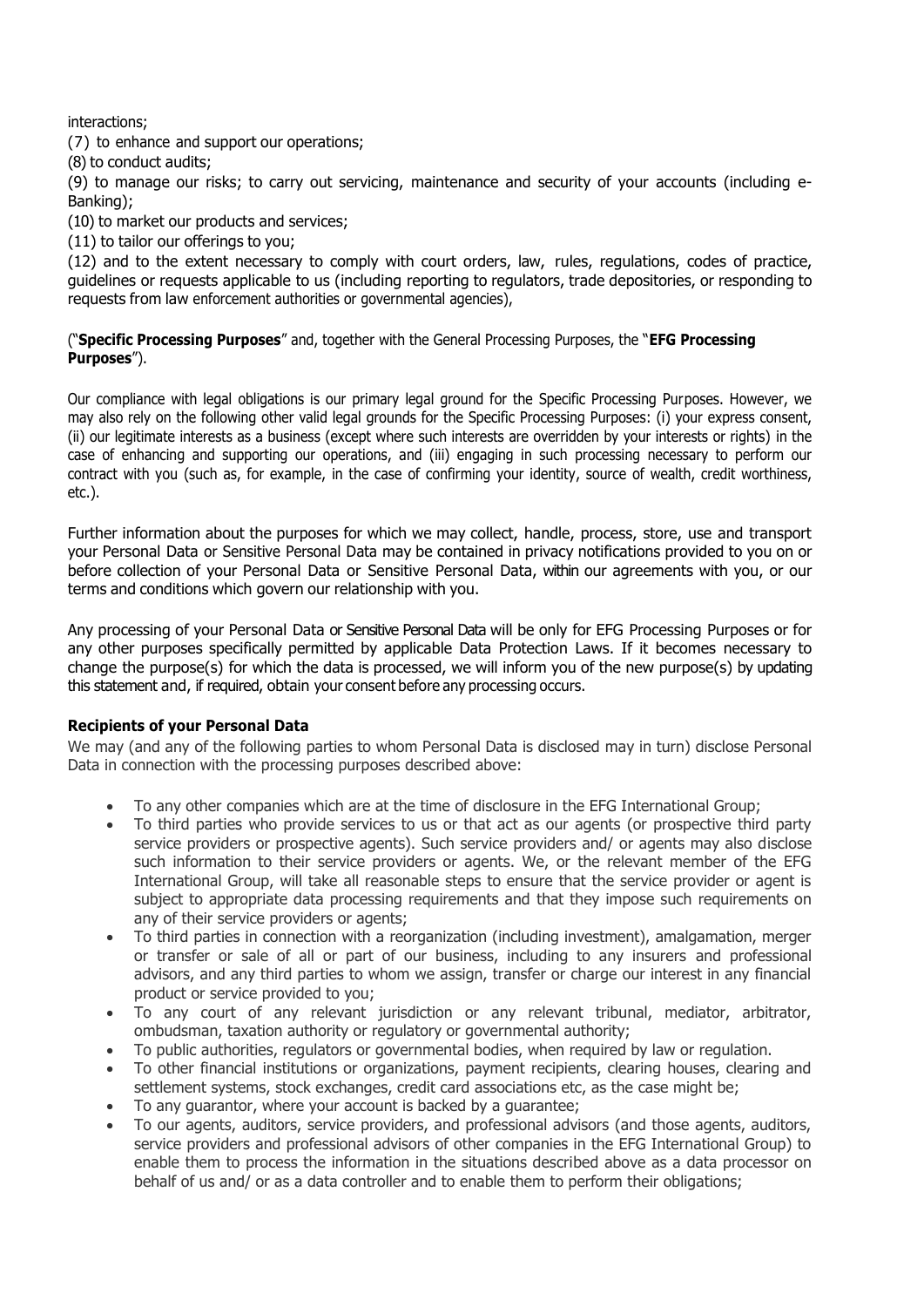- To insurers and information providers; or
- Otherwise if you consent to such disclosure.

#### **Direct marketing**

From time to time, we may use your Personal Data and Sensitive Personal Data (including, but not limited to, your name and contact details, behavioral information, and account, transaction and financial information) to send you news and product offers; but we will not do so if you have instructed us to cease doing so or we are relying on your consent and you have told us that your consent is withdrawn. In that regard, please be advised that even if you have previously given us your express consent to use and disclose your Personal Data for the above purposes, you may withdraw your consent at any time free of charge by contacting us. The withdrawal of your consent will be processed and will take effect as soon as possible.

#### **Your rights**

Under applicable Data Protection Laws you have certain rights that may include the right to limit how your Personal Data or Sensitive Personal Data is processed. You have the right to decline providing information we may request but we may not be able to make certain products and services available as a result. We may need to request specific information from you to help us confirm your identity and ensure your right to access the information (or to exercise any of your other rights). This is another appropriate security measure to ensure that Personal Data is not disclosed to any person who has no right to receive it.

We will not sell, rent or trade your Personal Data or Sensitive Personal Data to third parties for marketing purposes.

In addition, you may, where permitted under the Data Protection Laws:

- check whether we hold your Personal Data or Sensitive Personal Data;
- ask us to provide you with a copy of your Personal Data or Sensitive Personal Data;
- ask us how we process, maintain and share your Personal Data or Sensitive Personal Data;
- require us to correct any of your Personal Data or Sensitive Personal Data that is inaccurate, under certain circumstances;
- request the deletion of your Personal Data or Sensitive Personal Data so long as we are not required to retain such information in order to meet its legal or regulatory obligations, manage risks or business purposes.

Under the Data Protection Laws, you may request details about the processing of your Personal Data and Sensitive Personal Data, including the purposes for which it is being or will be processed and the recipients or classes of recipients to whom it is being or will be disclosed. If you would like more information about how to exercise this or your other rights, please contact us. If we consider appropriate, we may charge a reasonable fee for providing this information to you (details of which are available upon request). If you make a written request to us, we will also correct, delete and/or block Personal Data or Sensitive Personal Data from further processing if that information proves to be inaccurate. If you believe any personal information we are holding about you is incorrect or incomplete, please contact us as soon as possible.

You have the right to lodge a complaint with the Office of the Information Commissioner in Jersey if you believe your privacy rights are being infringed and you are not satisfied with our response to your inquiries or otherwise any actions taken by us.

This privacy statement constitutes an important part of any agreements, mandates or other binding arrangements we may have or enter into with you from time to time, and amended versions reflecting changes may be posted on this site from time to time. Please make sure that you regularly reference this site in order to remain aware of changes to our practices. However, nothing in this privacy statement or any amended version will serve to limit your rights under applicable Data Protection Laws.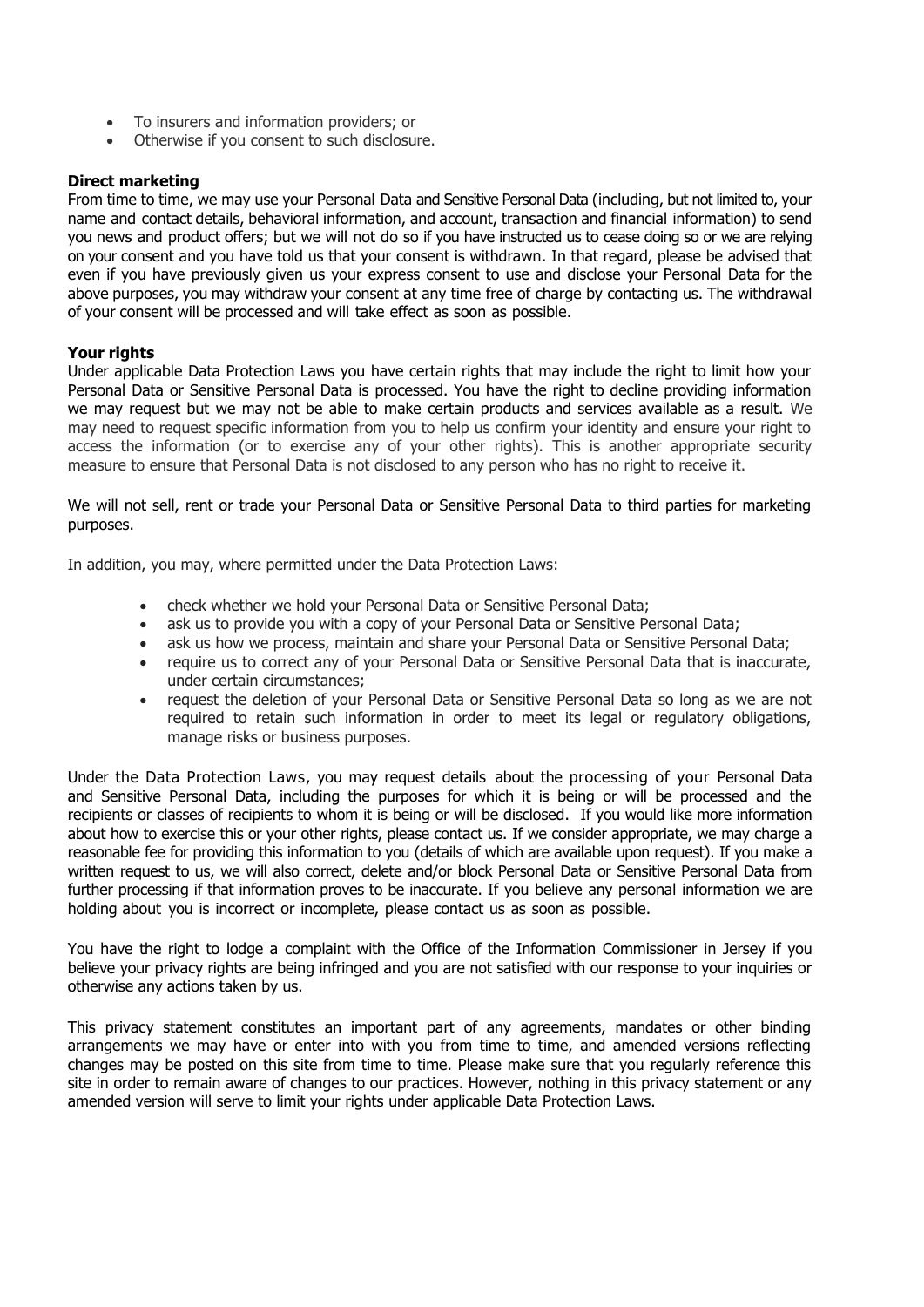#### **Use of our website and electronic communications**

#### **Cookies**

Cookies are small files which are stored on your computer or device to keep track of your visit to the website and your preferences; as you move between pages, and sometimes to save settings between visits. Cookies help us gather statistics about how often people visit certain areas of the site, and help in tailoring websites to be more useful and user-friendly. For more information on cookies, and for information on how to control and delete cookies from your browser, please visit the UK Information Commissioner's Office website: https://ico.org.uk/for-the-public/online/cookies/.

We may use cookies on this site to collect information pertaining to your usage of the site, improve user experience and to facilitate your movement within the site. In addition, the cookies we store on this site may be used to:

- track the number, and type of visits to the site and its pages, in order for us to determine which parts of the site are working well, and which need improvement;
- store your preferences such as your preferred language;
- gather statistics on the number of users and their usage patterns; and
- improve the speed and performance of the site.

By accessing our website you agree to our use of cookies for these purposes.

#### **Links to third-party sites**

This site may contain hyperlinks to other websites that are not operated or controlled by us, including the sites of regulators or the companies that host these pages. These sites and the persons that control them are not subject to this privacy statement. Further, to the extent you access their sites via the links on this site, we are not responsible for their content, their treatment of your data or their use of web bugs or cookies.

#### **Call recordings**

We may collect Personal Data and Sensitive Personal Data about you as a result of us recording telephone calls that you have with our employees, and process those recordings in order to satisfy our legal and regulatory obligations, manage risks, improve client experiences and service levels or otherwise for our legitimate business purposes.

#### **Electronic communications**

We are pleased to offer the convenience of having account-related information as well as account documents, including, but not limited to, statements and advices, regulatory notices and disclosures, electronically communicated to you (the "Account Documents"). Any Account Document delivered electronically will contain the same information as a paper version of the same document, and at any time you may request a paper copy of any electronic version of a document. For enhanced security, we strongly encourage you to consider activating eBanking – please check with your Client Relationship Officer to determine if it is available in your location.

#### **Ebanking security**

Sending private and confidential information via e-mail or fax involves the use of insecure channels and carries enhanced risk of unauthorized third-party access as well as potential misuse of such information. While no system, including eBanking or secure messaging facilities, can offer absolute security, the controls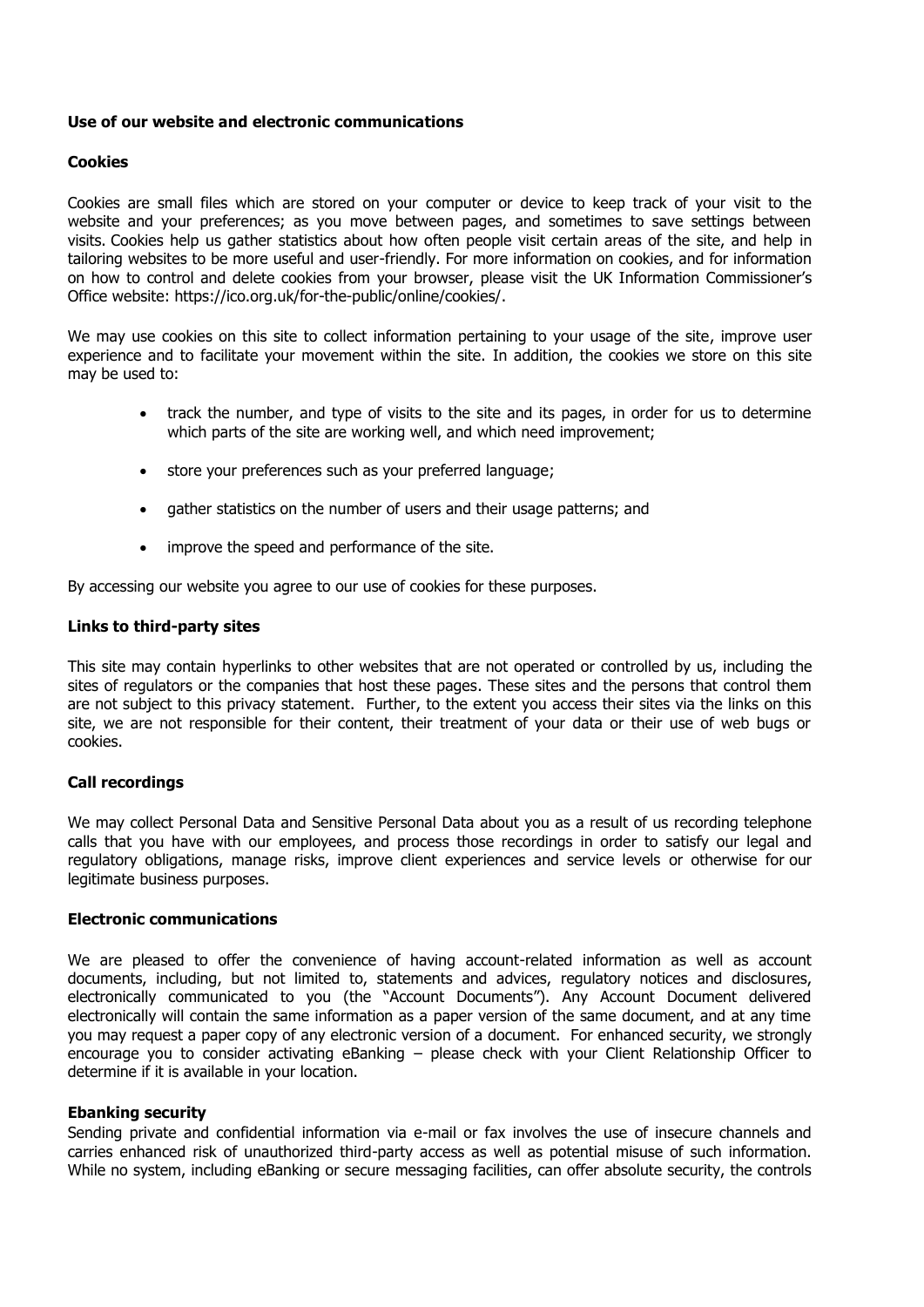and security measures offered by eBanking, including messaging features, provide users with the convenience of electronic communication capabilities as well as access to their information and Account Documents with the **reduced risk of being compromised**. The eBanking platform, as well as any data and private information about you and your accounts(s) contained within eBanking, is administered, managed and maintained by EFG Bank AG in Switzerland.

Please be advised that all private and confidential account information, including Account Documents, sent via electronic communication will be deemed to be good and effective delivery to you when sent or made available by EFG or our affiliates, regardless of whether or not you actually or timely receive such communications or are able to access the Account Documents. We will communicate with you via the numbers, accounts or address(es) (physical and electronic) you have provided to us, and you must promptly notify us of any changes thereto.

#### **Undeliverable communications**

If we receive notification that an electronic communication is undeliverable, or if we reasonably believe that your designated accounts, numbers or addresses have been compromised, or if we reasonably believe that you are not receiving or accessing electronically delivered communications or Account Documents, we may discontinue electronic communications without notice to you and provide delivery of communications and Account Documents exclusively to your designated mailing address listed, even if you had previously elected to be a 'Paperless' client. It is your responsibility to promptly notify us if any of your designated numbers, email accounts or addresses have been compromised.

#### **Access to information**

We do not charge for any electronic delivery service. However, you may incur costs associated with electronic access to documents, such as usage or data charges from an Internet access provider and/or telephone company. An e-mail account and access to an Internet browser will be required in order to communicate electronically with us, and in order to review Account Documents that require PDF readers, options such as Adobe Acrobat Reader®, Acrobat® software are available for download free of charge. If you wish to print documents, you must have access to a printer, the costs of which are your sole responsibility. In order to access password protected or encrypted Account Documents on mobile devices or otherwise, you may be required to download and install software.

#### **Internet risks**

The privacy and security of electronic communications cannot be guaranteed and presents inherent and prevalent security risks including the risk of interception and misuse. Further, actual delivery of electronic communications is not guaranteed, and communication by mobile text, Bloomberg messaging, e-mail or fax maybe subject to delay or even mis-delivery.

#### **Authorisation**

We may rely on and act in good faith upon receipt of electronic communications from the designated numbers, addresses and accounts detailed above, and shall not be required to make any enquiries as to the authenticity of such instructions or to the authority or identity of the person making or purporting to make the instructions.

It is **your responsibility** to confirm that we have executed any instructions you send electronically, including any securities orders or payment instructions, to the extent receipt of your instructions is not otherwise acknowledged as accepted by us, in order to prevent losses, including any opportunity cost, to you. We will not be liable to you for any actual or alleged loss due to executing instructions received from the designated numbers, accounts and addresses set forth above, inability to timely execute instructions sent by you electronically where delivery of your communication is delayed, fails to be received or is inadvertently misdirected due to our security filters or other factors.

#### **Password protection**

Upon your specific request, we may provide your Account Documents without password protection or encryption. Receiving unprotected Account Documents presents inherent and prevalent security risks including, but not limited to, enhanced risks associated with unauthorized third-parties accessing and